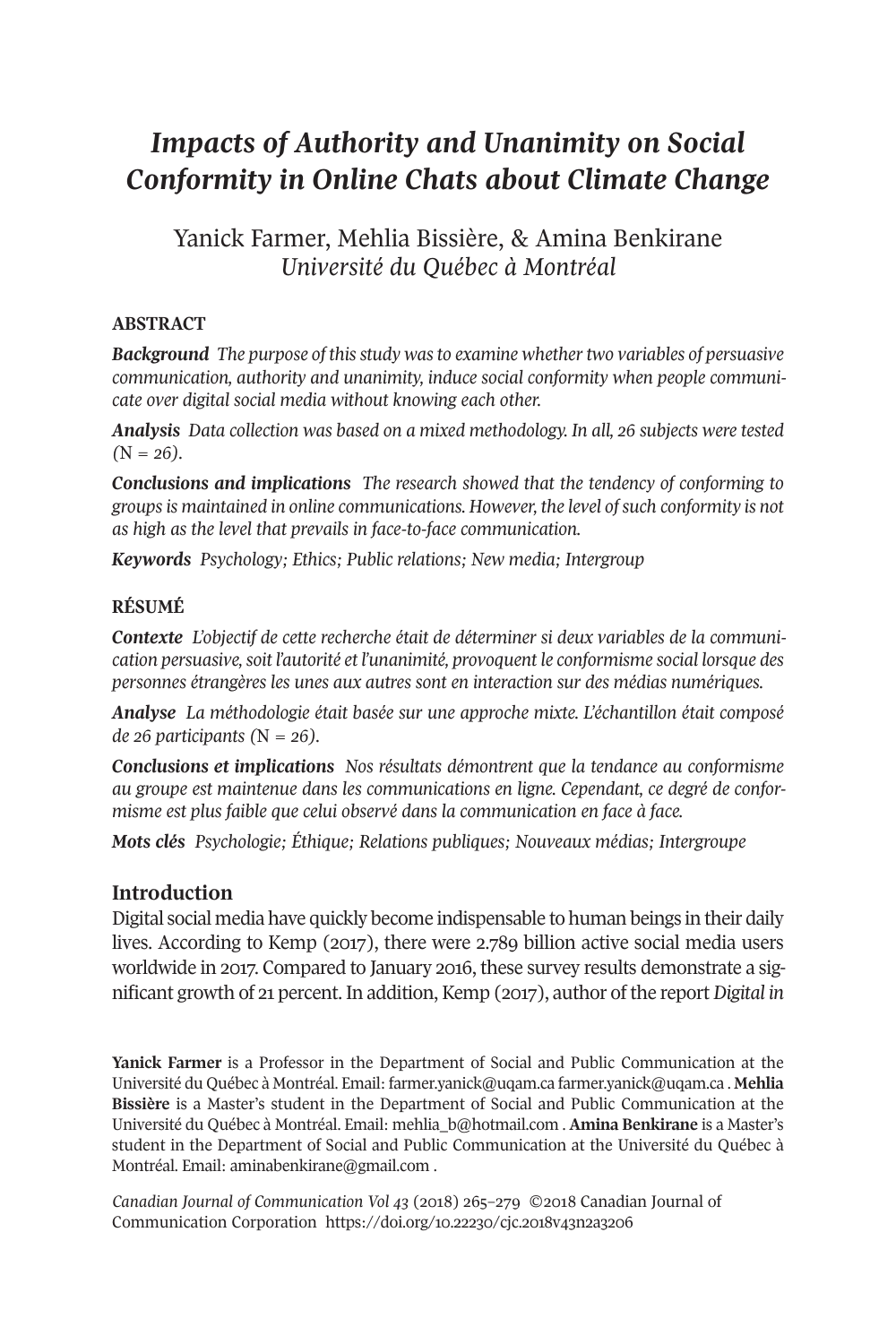*2017*, highlights the fact that 2.5 billion people were active mobile social media users in 2017 implying an increase of 30 percent in 2016. Other indicators establish the massive infiltration of such digital social tools, especially in North America. For instance, Facebook has 1.9 billion active users per month. In 2017, social media penetration stood at 66 percent for the United States and 14 percent for Africa. According to Sherpa (2018), in Canada, 64 percent of the population has a social media account.

Moreover, Dahlberg (2001) confirms the pre-eminence of the new media in which interaction, supported by technology, generates tens of thousands of virtual communities that flourish in cyberspace through email, games, and chats, among other means. Due to their capacity to democratize communication, digital social media mobilize individuals in their personal, social, and professional arenas. One domain in which this technological revolution is particularly evident is public relations. The new media have altered public relations practice, making audiences proliferate and modifying the nature of interpersonal relations (Macnamara, 2010; Tilley, 2011). In 2015, a study reported that 81 percent of public relations professionals feel they can no longer do their job without social media (Torossian, 2015). Powered by digital social media, public relations can provide their clientele with innumerable perspectives and new ways to communicate with audiences. In this context, Breakenridge (2008) argues that digital social media have certainly generated the biggest shift in the history of public relations. In a work co-authored with Brian Solis, the latter asserts that the new media have reinvented public relations: "Web 2.0 has changed everything. And the social web is empowering a new class of authoritative voices that we cannot ignore … Monologue has changed into dialogue, bringing a new era of public relations" (Solis & Breakenridge, 2009).

With reference to Ivy Lee and Edward Bernays, the field's twentieth-century founding fathers, and obsolete traditional communication methods, Solis and Breakenridge (2009) now evoke a redefinition of this discipline in the form of "public relations 2.0." Grunig's (2009) work also supports this argument. He mentions the interactive twoway communication and relationship building capabilities of Web 2.0 that enhance the achievement of ethical and practical ideals of Dialogic and excellence theory in public relations. This means that having effective relationship with strategic publics helps the organization to achieve its goals.

Thus, digital social media are catalyzing this profession. More than a mere medium, the technological tools have real influence on public relations as they drive communication strategies for a wide array of audiences, including publics and counterpublics. Today each ofthese segments wields substantial power within the information society. The shift in the communications paradigm therefore allows public relations officers to influence the new "influencers" (Solis & Breakenridge, 2009). According to research by Solis and Breakenridge (2009), social networks like Facebook are positioning themselves as more modern forms ofthe press release, as are similar platforms such as Twitter, Instagram, and LinkedIn. For his part, Brown (2009) asserts that the "googlization" of the information world is redefining the new avenues of influence.

The unprecedented technical extension of communication confers power characterized by influence, manipulation of opinion, and "the engineering of consent" in Bernays' sense (1955). In his essay originally published in 1947, the author wrote that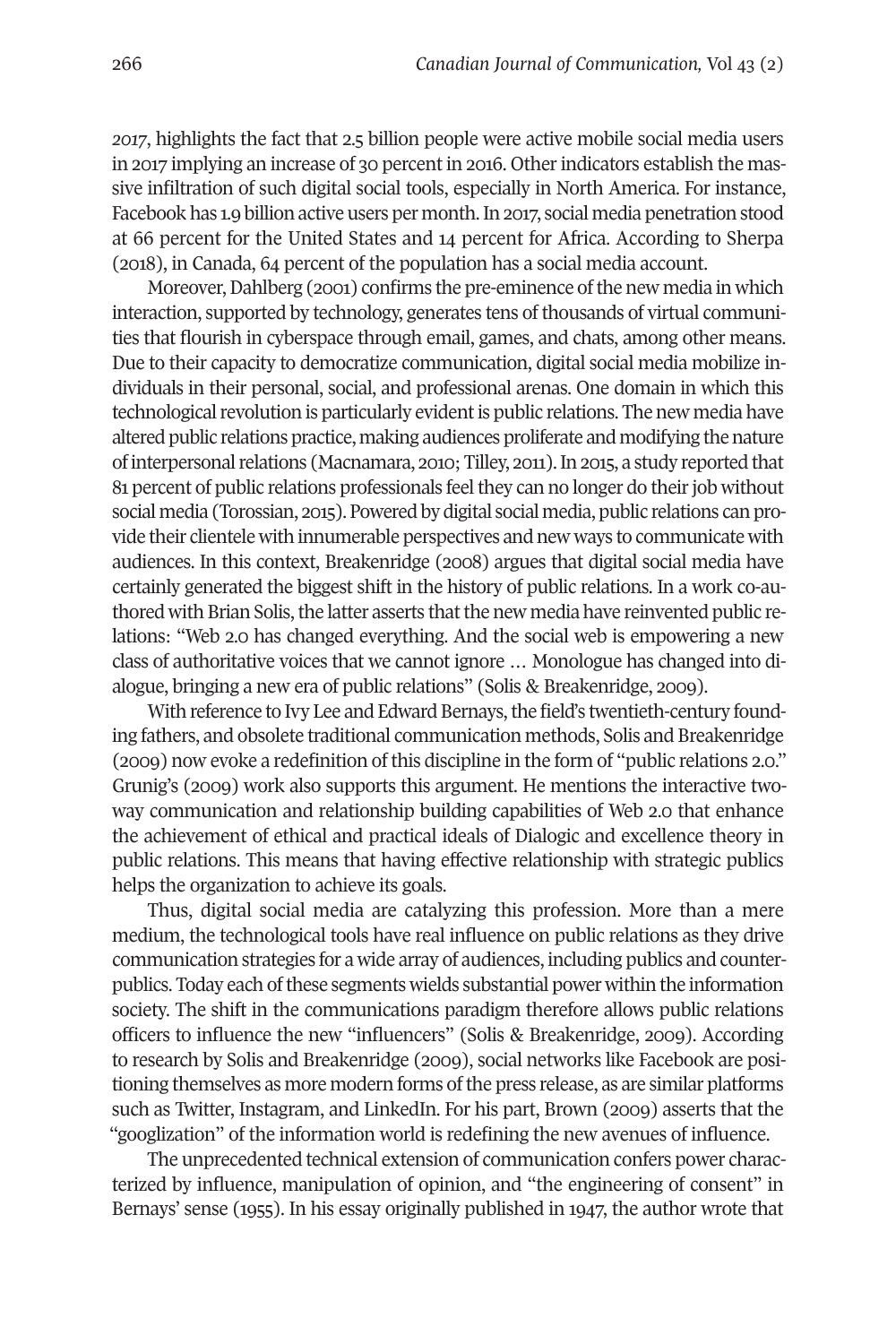"communication is the key to engineering consent for social action." In his opinion, "when the public is convinced of the soundness of an idea, it will proceed to action. People translate an idea into action suggested by the idea itself, whether it is ideological, political, or social." However, Bernays (1955) admits that "we must recognize the significance of modern communications … but as a potent force for social good or possible evil" (Bernays,1955, p.113). These arguments arouse further questions related to the debate. To what extent can public relation officers influence their publics? How can they engineer consent among their audiences? Are the latter inevitably prone to social conformity? These questions forms the basis of our reflection. And we believe that the social media context provides a new angle from which to study the issue of influence and conformity in public communications.

## **Theoretical framework**

From an empirical point of view, social psychology has shown that the relationship between human beings and objective facts is often skewed by the impact of group membership (Asch, 1951; Bond & Smith, 1996). For instance, the American social psychologist Solomon Elliott Asch (1951), who studied "conformity," demonstrated that a substantial number of the participants of his study adjusted their perception of reality to that of the other respondents in the group, despite their erroneous point of view. By "conformity," we mean a "change in belief or behavior in order to fit in with a group" (McLeod, 2007, para. 1).

Asch's 1951 experiment included 123 adult respondents. Their task was to visually compare three lines of different lengths to a reference line that was identical to one of these lines. The experimenter then asked each participant, placed in a predetermined order, to state out loud which of the three lines was standard to the reference line. In fact, all respondents except the last participant and real subject of the study, whose behaviour was to be observed, were collaborators of the experimenter. This enabled them to form a unanimous majority and present an erroneous opinion. Only in such a context could the researcher measure the impact of peers on the subject's answers. At this stage of the research, a lure had to be used. Therefore, the real participant gave his answer last. To measure accurately the power of conformity, Asch made sure that the answer to the line test was obvious. In 36.8 percent of cases, the subjects of Asch's experiment conformed, reiterating therefore the error stated by the group members (Asch, 1952, 1955). According to the social psychologist, this behaviour was explained by two types of conformity, *informational* and *normative* in nature.

Informational conformity occurs when one person accepts information transmitted by somebody else as true (Deutsch & Gerard, 1955; Turner, 1991). In this classification of conformity, the cognitive conflict generated by the disagreement with others makes individuals question the validity of their own judgment. In such a context, group unanimity upon a point of view is sufficientto be interpreted as a sign of veracity. As for normative conformity, it is produced by the need of individuals to be accepted and judged positively by a group. This form of conformity prompts people to avoid behaviours or points of view that would conflict with those of other group members.

This idea of conformity implies a marginalization or even negation of the truth, because the individual gives in to the group's influence. However, in Asch's experiment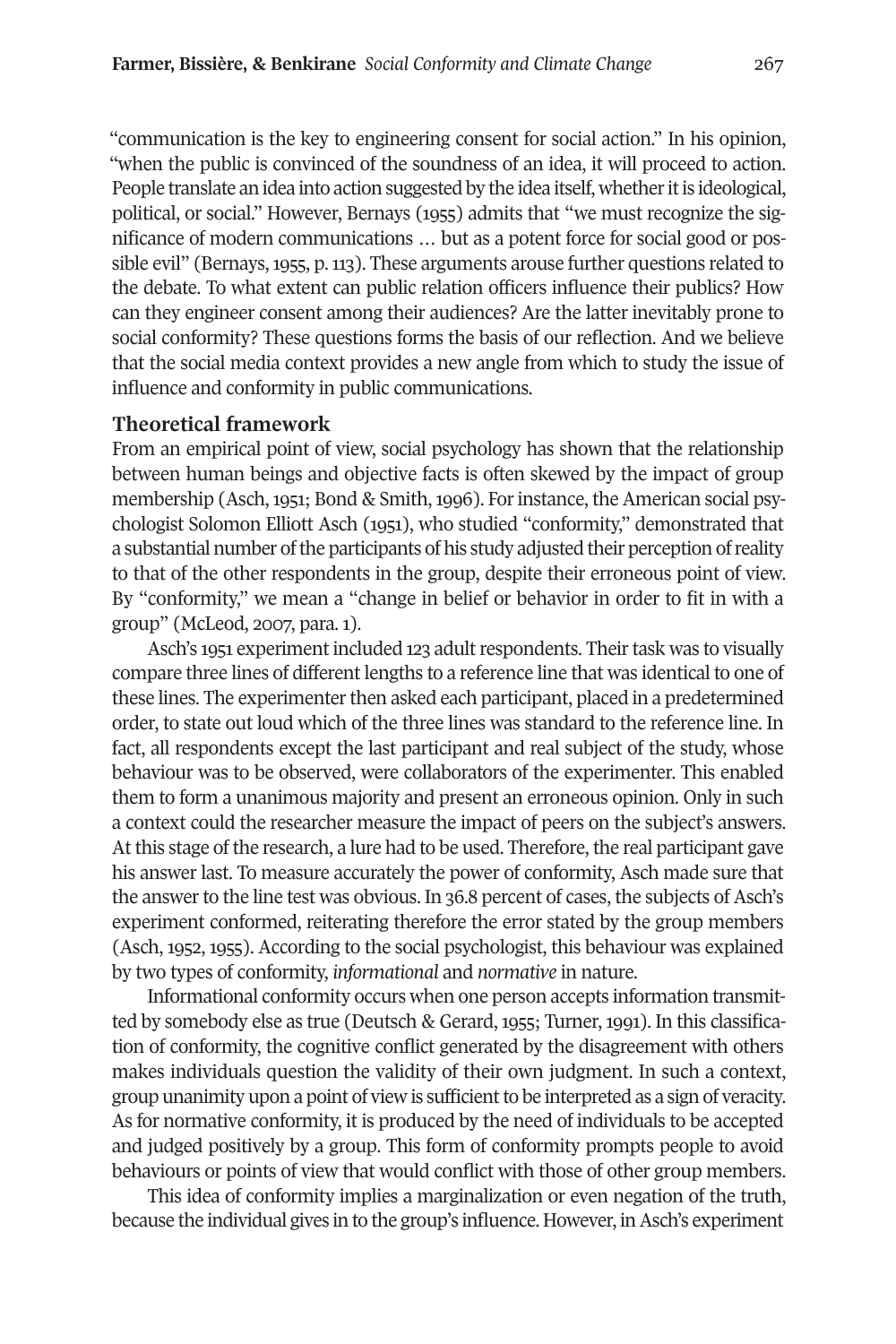and in many other similar studies triggered since the 1950s (e.g., Nicholson*,* Cole, & Rocklin, 1985; Perrin & Spencer, 1980), the phenomenon of conformity prevailed only in situations where participants occupied the same physical space, thus evolving in a face-to-face communication context.

Given that human and public communications are increasingly taking place through computer-mediated platforms, ourresearch aimed to find out to what extent some variables of influence and persuasive communication impacted on online social conformity. Even if Web 2.0–3.0 is drawing more and more research attention in recent years, very few studies so far have focused on how influence and conformity are transformed in virtual worlds. Among these researches, Rosander and Eriksson (2012) examined the role of task difficulty and gender differences on conformity. In the same vein, Cinnirella and Green (2007) asked whether "cyber-conformity" varied cross-culturally. Additionally, Lee and Nass (2002) looked into the notion of normative conformity in human-computer interaction. And finally, in a pioneer study directly inspired by Asch's experiment, Smilowitz, Compton, and Flint (1988) measured the effects of computer-mediated communication on the individual's judgment. Despite the fact that the outcomes were not conclusive in the online context compared to face-to-face communication, the authors confirmed that an effect was indeed generated online.

These findings made us interested to investigate the tendency to conform to others in such technological contexts. Our literature review showed that the question of how online social conformity is induced by certain variables of persuasion, namely unanimity and authority, remained largely unanswered. Yet these variables were at the core of many famous studies in social psychology. Forinstance, Berenda (1950) reproduced Asch's experiment among children under 12 years old. When the subject was placed in a situation of authority personified by the teacher, a conformity effect was validated.

In Canada,Gorfein (1961) specifically focused on the authority variable to analyze conformity. In general terms, his research found that participants making "faulty judgments," and thus conforming, were influenced by the group. But on the specific front, a "definite relationship" could not be established between conformity and authoritarianism. Finally, Milgram (1963) carried out a famous study on obedience to authority. The objective was to investigate the level of obedience shown by respondents when asked to administer electric shocks to another person by a figure of authority. The psychologist deduced that most people were likely to submit to the authority, even at the expense of harming another human being. These studies are still central to communication strategies in public relations. For example, Crandall, Cosley, Huttenlocher, Kleinberg, and Siddharth (2008) conducted a study on a similar question but more specifically on the interplay between similarity and social ties. As for the unanimity factor, some scientific evidence can establish its influence on conformity. Indeed, some experiments reveal that someone who punctures a group's unanimity deflates its social power (Allen & Levine, 1969; Asch, 1955; Morris, Miller and Spangenberg, 2006; Naveed, 2013). In other findings, Naveed (2013) points out that subjects are more likely to voice their opinion if it tallies with that of others. The influence capacity of a majority over a minority is hence perceptible.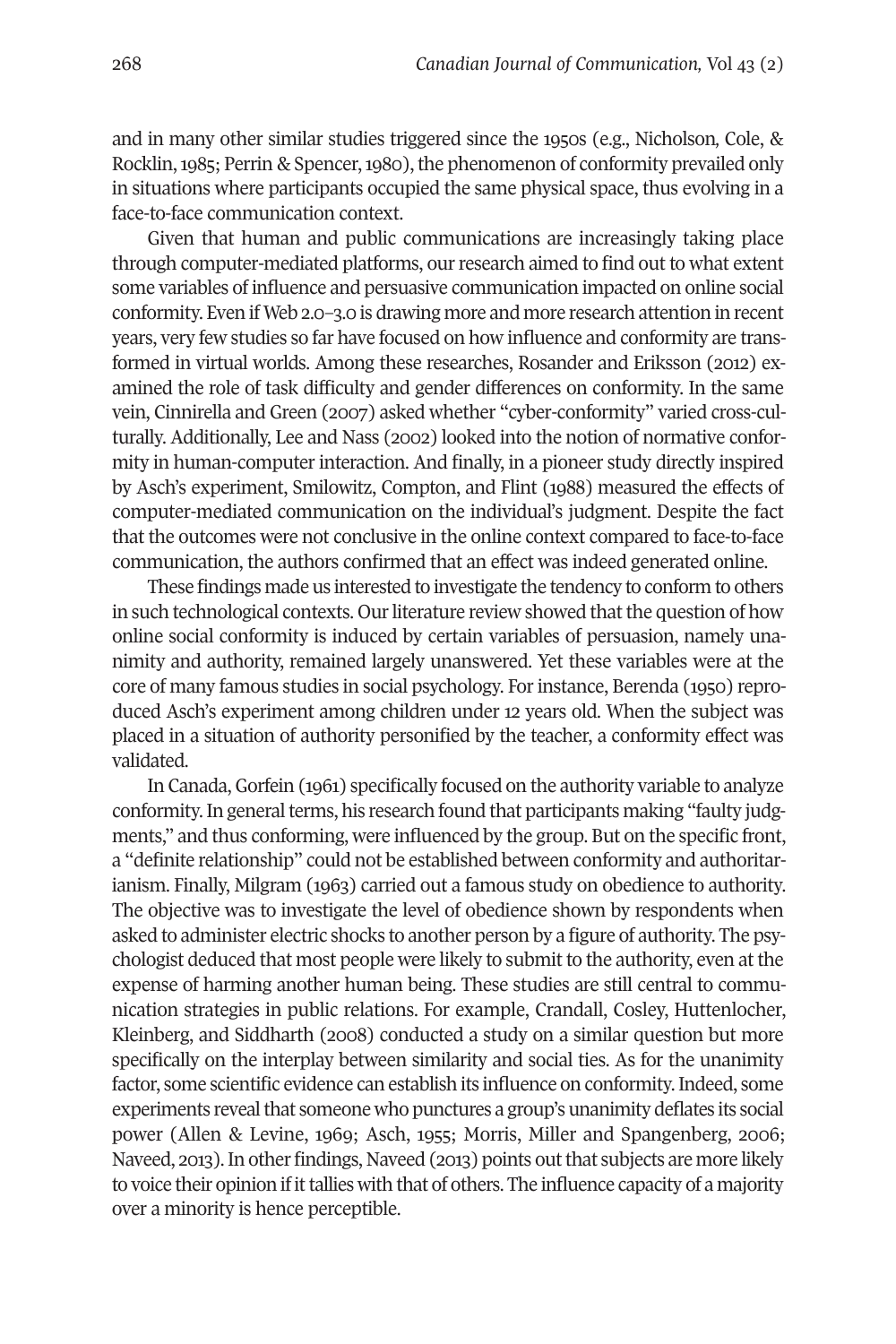# **Research question**

The research question this study addresses is as follows: Does the influence of unanimity and authority noted in group dynamics persist when strangers communicate with each other solely over digital social networks? In light of the very few studies on influence and conformity in virtual worlds mentioned above, our hypothesis was that the pressure to conform would prevail despite the physical absence ofthe other group members. Nonetheless, this degree of conformity would be weaker that found in Asch's experiment.

## **Methodology**

To answer our research question, we chose a theoretical framework based on the fundamentals of social psychology and persuasive communication. The data collection strategy was based upon a mixed approach (quantitative and qualitative) partially inspired by Asch's experiment. Quantitatively, we sought to measure, using a Likert scale, the level of subjects' conformity when interacting with members of a group in an online forum discussion. To perform the measurement, our team initially assembled a group of about 12 "collaborators" recruited from our university's student population. The 26 subjects were recruited by means of ads in public places and in newspapers.

Among other things, to participate in the study, subjects had to be over 18 and be able to write in French on a keyboard. We then sent each of our collaborators a "character" (environmental expert, salesperson, etc.) and the script for the forum discussion. Each discussion had three phases, indicated here as  $T_1$ ,  $T_2$ , and  $T_3$ . The discussion, which was carried out in French, focused on a graph produced by NASA (see Figure 1) that showed the change in average temperatures on the Earth's surface since the end ofthe nineteenth century.In choosing the theme of climate change, ourteam had two objectives: first, to have an interesting and current theme that would make the lure used to recruit subjects credible;<sup>1</sup> and second, to base the discussion on objective data and create a relatively simple task that would make it possible to more specifically measure the group's influence on the subject's perception ofreality (Baron*,* Vandello, & Brunsman, 1996). As for the script prepared by the team for the collaborators, it primarily relied on authority and unanimity,two variables in persuasive communication found in the Cialdini model (1987). Similarly to Asch's experiment, we also wanted to examine whether non-unanimity could influence subjects' behaviour.

In the 26 experiments, the subject was asked to use their personal computer (or other electronic device with internet access) to connect to an online forum site at a given time. At that time, the collaborators and team members were already connected and gathered in the same room so that they could talk to each other during the online discussion session with the real participant. The subject was, of course, not aware of this stratagem, which allowed members of the research team to make necessary adjustments with the collaborators during the discussion. For example, one or more collaborators sometimes had to adjust their character's language level to make it more credible, or collaborators' replies to the subject had to be coordinated to better mark the use of a persuasion variable such as unanimity or authority.

Once in the forum, each participant was assigned an alphanumeric code (participant 1, participant 2, etc.). As the subjects always came online last, they had the highest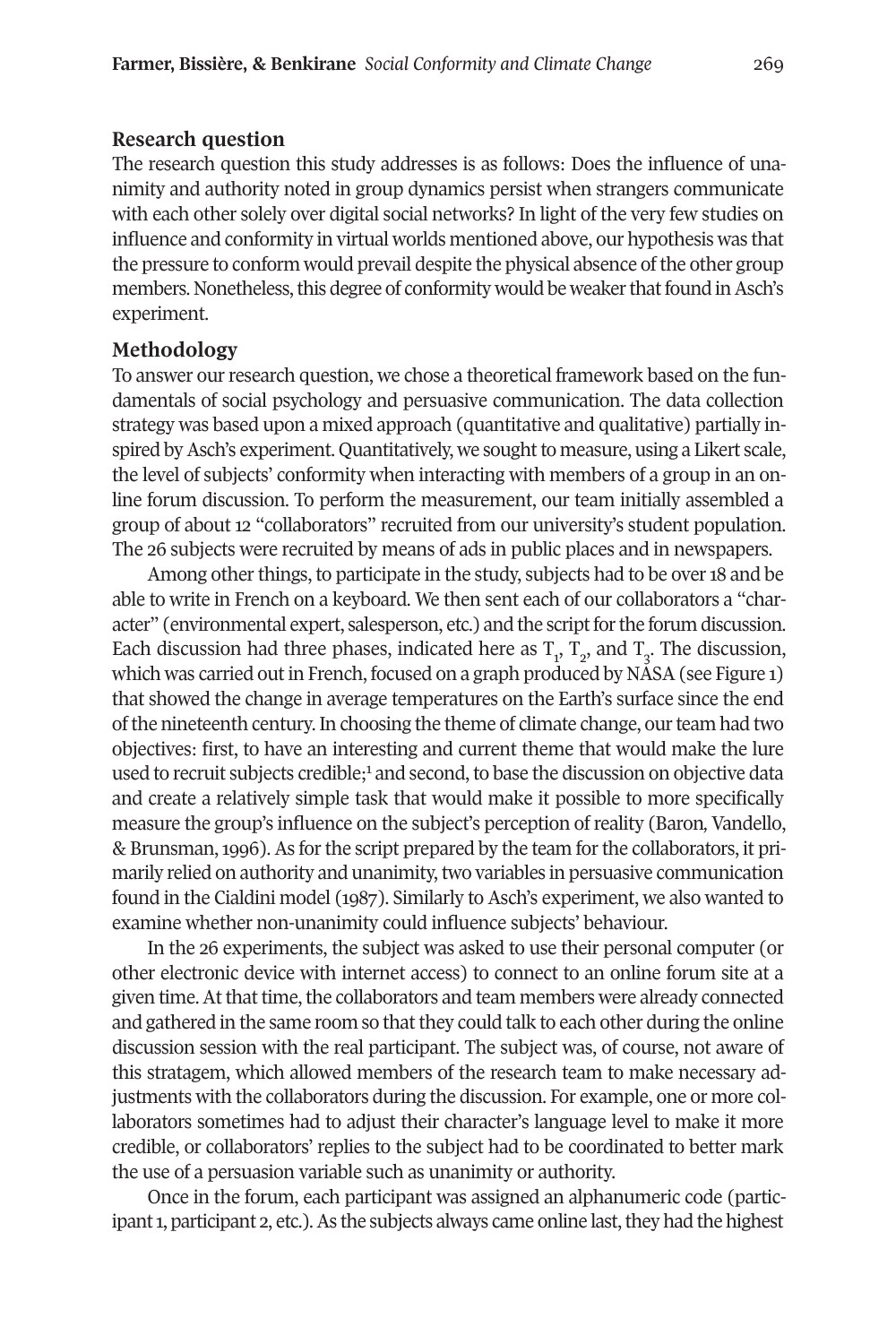code number (e.g., participant 7 in a group of seven participants). Given that respondents were asked to speak in this ascending order, the subject usually spoke in the last position. The exception was during an open discussion, which, as with Asch's experiment, made it possible to test the strength of some persuasion variables. As participants joined the online forum, they were asked to introduce themselves, stating their professional occupation. The forum moderator, who was a member of the research team, then explained to the group the rules governing the discussion, including the order to follow in speaking. After this information, the moderator disclosed the theme ofthe discussion (climate change) and displayed the graph (Figure 1) upon which the discussion would be based. Initially (in  $T_1$ ), the moderator asked participants to give their*spontaneous* opinion on the following question, in the order established: *In light of the data presented in the graph, do you think we are currently experiencing a period of climate warming?*



#### **Figure 1: Global land-ocean temperature index**

The script called for *all* of the collaborators to deny the existence of a climatic change demonstrated by the graph. At the end of the first round of discussion, two research team members were tasked with independently measuring the subject's answers (two measurements were taken to increase the measurement's objectivity). Here, the degrees of conformity were assessed independently by each researcher through consensus and observations during the discussion. Both of them used a 1 to  $\frac{1}{5}$  graduated Likert scale to assess the conformity level of the subject's answers compared to those of other group members (1 meant "no" conformity, 2 meant "weak" conformity, 3 meant "moderate" conformity, 4 meant "high" conformity, and 5 meant "total" conformity).

At the second phase of discussion (thus in  $T_2$ ), all participants were asked to freely discuss their arguments in support of the spontaneous opinion expressed in  $T_r$ . In this stage, the script asked collaborators to "isolate" the subject by making it clear to them that they were the only one asserting that climate change was really occurring. We need to mention here that in  $T<sub>1</sub>$ , most subjects expressed little or no conformity. Because at this point respondents had not interacted much with the other participants, it may seem that their spontaneous opinion was more influenced by their personal preferences and the graph's objective data than by the group's impact. The script's purpose was to bring the effect of the authority variable on the subject by amplifying the opinions of the group's "expert" (the collaborator playing the role of environmental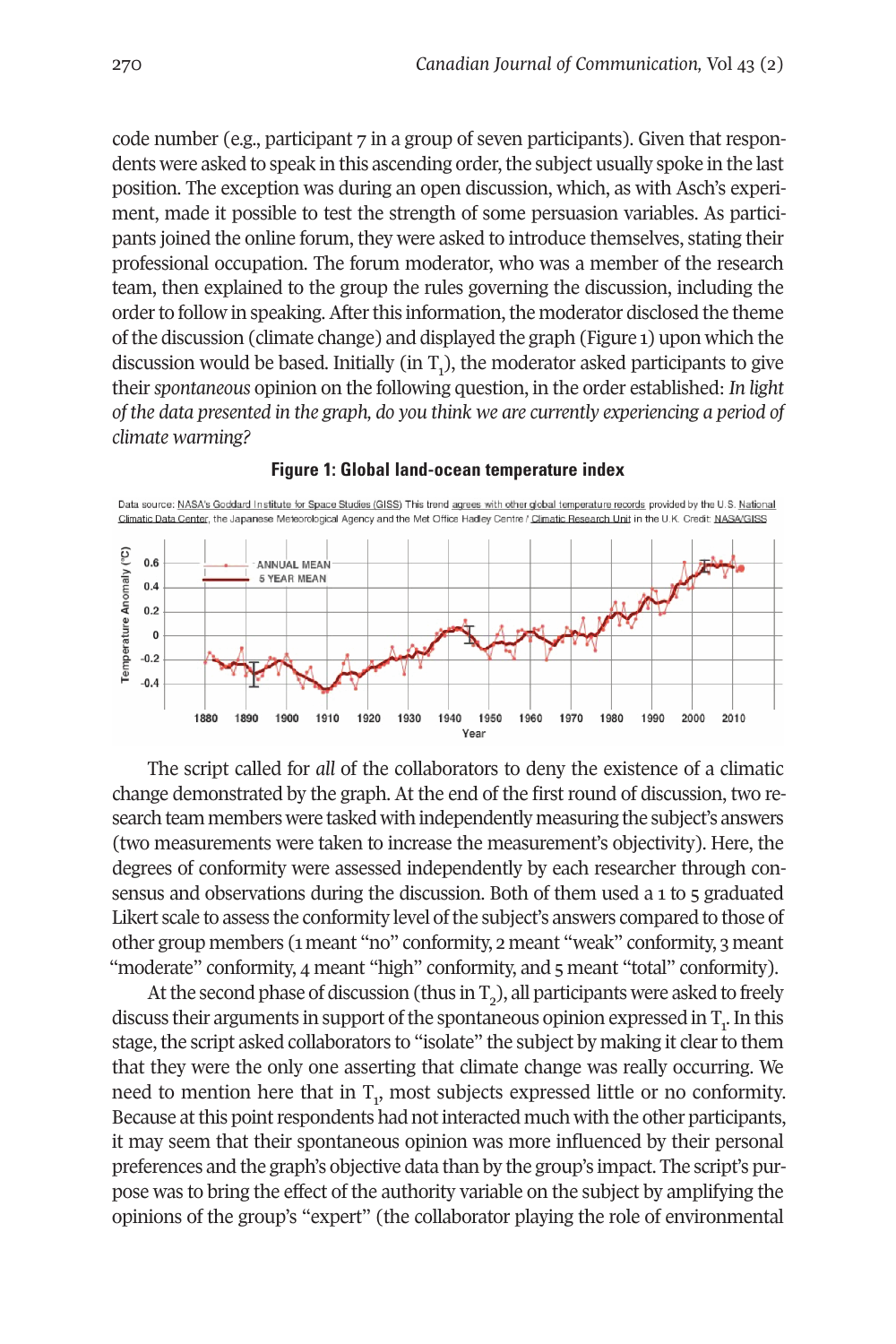expert), followed by the effect of the unanimity variable (all collaborators arguing against the subject).

At the end of this interaction, another measurement of the subject's conformity was taken using the Likert scale. The  $T<sub>2</sub>$  measurement showed whether the group's influence and persuasion were inducing a *change* in the subject's conformity. Following an open discussion, the online discussion wrapped up. During this phase  $(\text{T}_3)$ , the script called for one collaborator to change their mind and dissociate from the group's unanimous opinion. In other words, this collaborator had to assert that climate change was real. The research team's objective here was to investigate whether non-unanimity had an impact on the subject's behaviour. The forum discussions averaged a total of approximately 45 minutes per subject.

Once the online discussion concluded, a member of the research team was tasked with contacting the real participant by phone and carrying out a semi-structured interview to establish more clearly the subject's perception of the group's influence and the persuasive communication variables. Before starting the interview, the research team member revealed to the subject the real objective of the research as well as the lure. After that, with the subject's permission, the interview was recorded, and the team then created a word-for-word transcript from it. Subsequently, the transcript facilitated qualitative analysis of the interviews and was translated in English.

## **Results**

#### *Quantitative analysis*

Overall, the research team tested a sample of 26 subjects, of which 16 were women and 10 were men. Their ages ranged from 20 to 64 years. Education also varied widely, ranging from high school diplomas to graduate studies. The tests yielded three results for each subject, namely in  $T_1$ ,  $T_2$ , and  $T_3$ . To analyze the variation in the dependent variable (conformity) at three different times with a single group of subjects, we carried out two paired *t* tests. The first one aimed at measuring the variance between T<sub>1</sub>

and  $T_{2}$ , and the second one analyzed the variance between  $T_2$  and  $T_3$ . Table 1 shows the set of results obtained by consensus among the team members handling the measurements.

In the data set, with the *t* test comparing  $T_1$  and  $T_2$ , there was a notable difference in scores at  $T_1(M = 1.65; SD = 1.02)$ and at  $T_2$  (*M* = 2.69; *SD* = 1.23);  $t(25) = -6.85$ ,  $p \le 0.001$ . These results suggest that the spontaneous opinion expressed by the subjects in  $T<sub>1</sub>$ 

**Table 1: Subjects' conformity results ranging from 1 (none) to 5 (total)**

| Participant | Τ,             | T <sub>2</sub> | $T_3$ | Participant | $T_1$ | T <sub>2</sub> | $T_3$ |
|-------------|----------------|----------------|-------|-------------|-------|----------------|-------|
| 1           | $\overline{2}$ | 3              | 2     | 14          | 2     | 3              | 3     |
| 2           | 1              | 3              | 3     | 15          | 2     | 3              | 3     |
| 3           | 1              | 2              | 1     | 16          | 1     | 1              | 1     |
| 4           | 1              | $\overline{2}$ | 1     | 17          | 1     | 2              | 2     |
| 5           | 1              | 1              | 1     | 18          | 2     | 4              | 4     |
| 6           | 1              | 3              | 3     | 19          | 1     | 1              | 1     |
| 7           | $\overline{2}$ | 4              | 3     | 20          | 2     | 4              | 2     |
| 8           | 1              | 1              | 1     | 21          | 1     | 1              | 1     |
| 9           | 3              | 4              | 3     | 22          | 2     | 3              | 3     |
| 10          | 2              | 3              | 2     | 23          | 1     | 3              | 2     |
| 11          | 5              | 5              | 5     | 24          | 4     | 5              | 3     |
| 12          | 1              | 1              | 1     | 25          | 1     | 3              | 3     |
| 13          | $\overline{2}$ | 3              | 3     | 26          | 1     | 2              | 2     |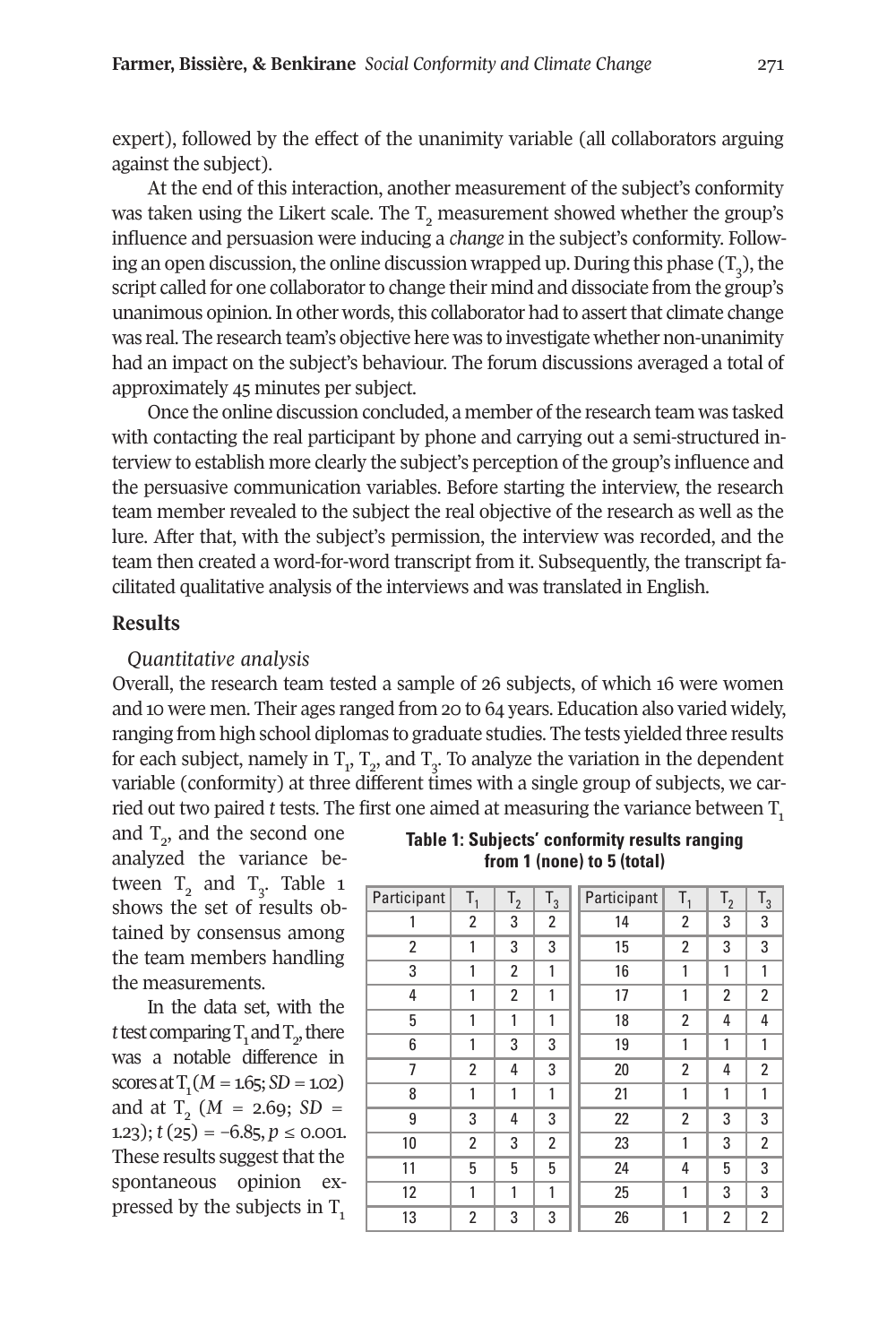varied significantly when they were confronted with persuasion techniques (unanimity and authority) during their discussions (in  $T<sub>2</sub>$ ) with the other members of the online forum (our collaborators).

In the second *t*test , there was also a statistically significant difference between the scores at  $T_2 (M = 2.69; SD = 1.23)$  and  $T_3 (M = 2.27; SD = 1.08)$ ;  $t (25) = 3.35, p \le 0.01$ . However, the effect of non-unanimity on subjects' opinions was smaller than the effect of unanimity and authority (variance between  $T_2$  and  $T_3$ ). As we did not formulate any hypotheses on the effect on conformity of either gender or education level, we did not consider these variables in our analysis. However, the brief analysis performed after the fact does not, at the outset, indicate that these variables could have a meaningful causal effect.

## *Qualitative analysis*

The quantitative results make it possible to establish a clear correlation between certain variables of persuasion and social conformity in the framework of a discussion over digital social networks. Nonetheless, the quantitative approach does not provide a complete understanding of the scope of the phenomenon or of the perception of the group pressure by the subjects. Here, the semi-directed interviews carried out with subjects following the experiment helped to better pinpoint conformity "from the inside." Four themes were addressed in the interviews: 1) the general perception of the experiment;  $2)$  the description of the group's influence;  $3)$  reactions to that influence; and 4) factors that exerted more pressure on the subjects. This article focuses primarily on points 3 and 4, as the latter are highly complementary to the quantitative analysis.

About half of the participants mentioned that they experienced substantial influence during the experiment, while the other half estimated that this influence was moderate although not inexistent. Very few subjects asserted that they had not experienced any influence. Overall, subjects described the group's influence as ranging from "weak" to "extremely strong." One participant who had been heavily influenced by the group used a strong image to describe her experience: "Someone started talking and everybody talks. It's better to agree than not to go in the same direction." She added that the (dominant) point of view became a "group condition" in which the "lambs rallied around a shepherd who is then the leading person." For other respondents, the group pressure was even more intense. "I let myself get carried along with the crowd, affected by the influence.…" stated a participant who changed his position to take on the group's point of view. For another participant, the influence was very heavy insofar as he felt the others wanted him to change his mind. In one specific case, the subject opted for total conformity in his stance. "I allied with the others," he affirmed during the interview.

In other situations, the group's influence challenged individuals' information and knowledge. "The participants made a lot of arguments about  $\mathrm{CO}_2$ . Yes, that influenced my opinion. After that, I was questioning myself. The influence was about 50 percent effective," said one participant. The arguments put forward by an expert source also generated doubt, as another participant pointed out: "I was questioning my point of view. The group influenced my opinion a little because it looked like official information." These statements are consistent with those of another subject who experienced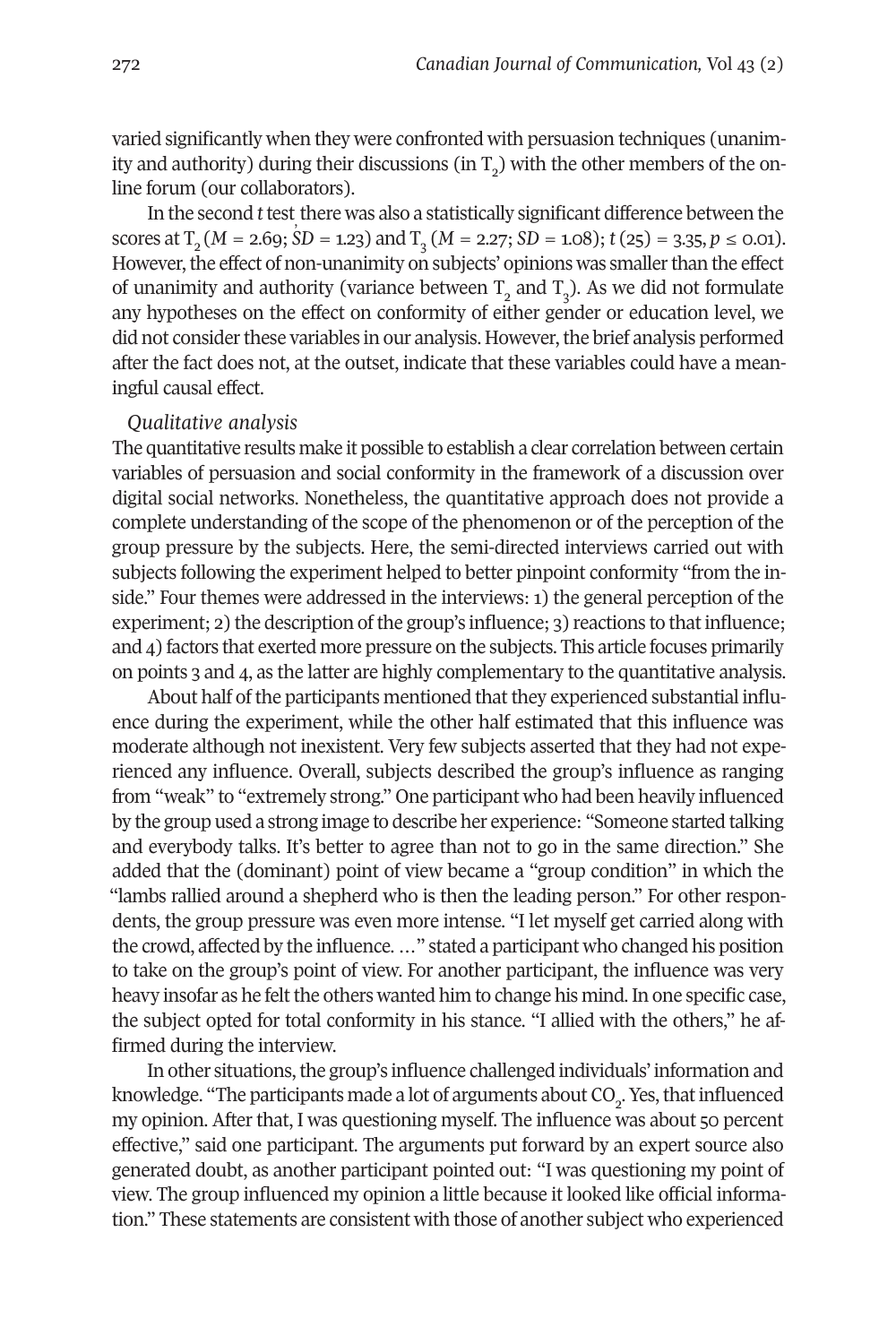heavy influence: "When you're not with the majority, it can have an effect. There were things that I didn't know that influenced my perception." For an additional respondent, the influence resulted in pushing his own thinking on climate change further.

Faced with the pressure from the group, some subjects decided to be a little more discreet. This allowed them to avoid direct confrontation with the rest of the group: "I talked less. I learned and tried to see what they were saying," one participant confessed. Lastly, a few participants stated that the group pressure had little impact on them. These subjects, who categorically asserted that they did not perceive any influence, maintained their stances throughout the experiment. "At one point, some people were talking about plots. I said to myself that they going off on a somewhat extreme tangent. I stuck to what I thought," one respondent said. Like her, another participant stated that she maintained her position even though she thought everyone was against her. A third respondent confided that he had a different idea from the group, which he maintained: "I did not understand how the others could fail to see that climate change was happening. I maintained my idea." A fourth subject dealt with the group pressure similarly, putting his own viewpoint forward: "I've got my opinions. I believe in them. I didn't feel any pressure."

Besides group influence, the interviews also addressed the persuasion variables that had the most influence on subjects' behaviour. Our analysis shows that it is *authority* that had the biggest impact on subjects' behaviour. The vast majority of the subjects affirmed that they were more sensitive to this variable. Note that in our experiment, authority was represented by a collaborator whose role was to argue as the expert source on environmental science. "The person was an expert. At least, that's what his title said. We assumed he knew more than the others," one participant remarked. For another respondent, this variable triggered some doubt: "That person comes from somewhere, she is educated. It made me question myself." According to another participant, the expert provided precise and informed data: "I was more inclined to believe him. He could have had a bigger influence on me. His profession, the text he wrote seemed more credible. I could have allied myself with him more than anyone else. He seemed to know what he was talking about."

It is interesting to notice that the group of subjects who affirmed being resistant to influence emphasized that authority was the most effective variable with regards to conformity. "When someone has 10 years of experience in the field, we expectthem to know more. It's normal to feel inferior in terms of knowledge. In terms of professional experience, we feel like we're in an inferior position," one participant explained. For another participant, the years of experience associated with the expert's role was a critical factor: "I told myself she knew what she was talking about. On the other hand, she did not convince me of her position." Subsequently, he would rely on the expert most. The technical language the expert used in the forum also influenced this participant: "It surprised me. I said, 'Good God, that person is really in the field.' I was dealing with an expert. It was a fairly technical discussion."

Additionally, the *unanimity* variable had substantial influence on many subjects. "Everybody was saying the same thing. I said to myself, 'Okay, I'm going to go with the majority.' It was to be part of the group. That's what it was." Some participants said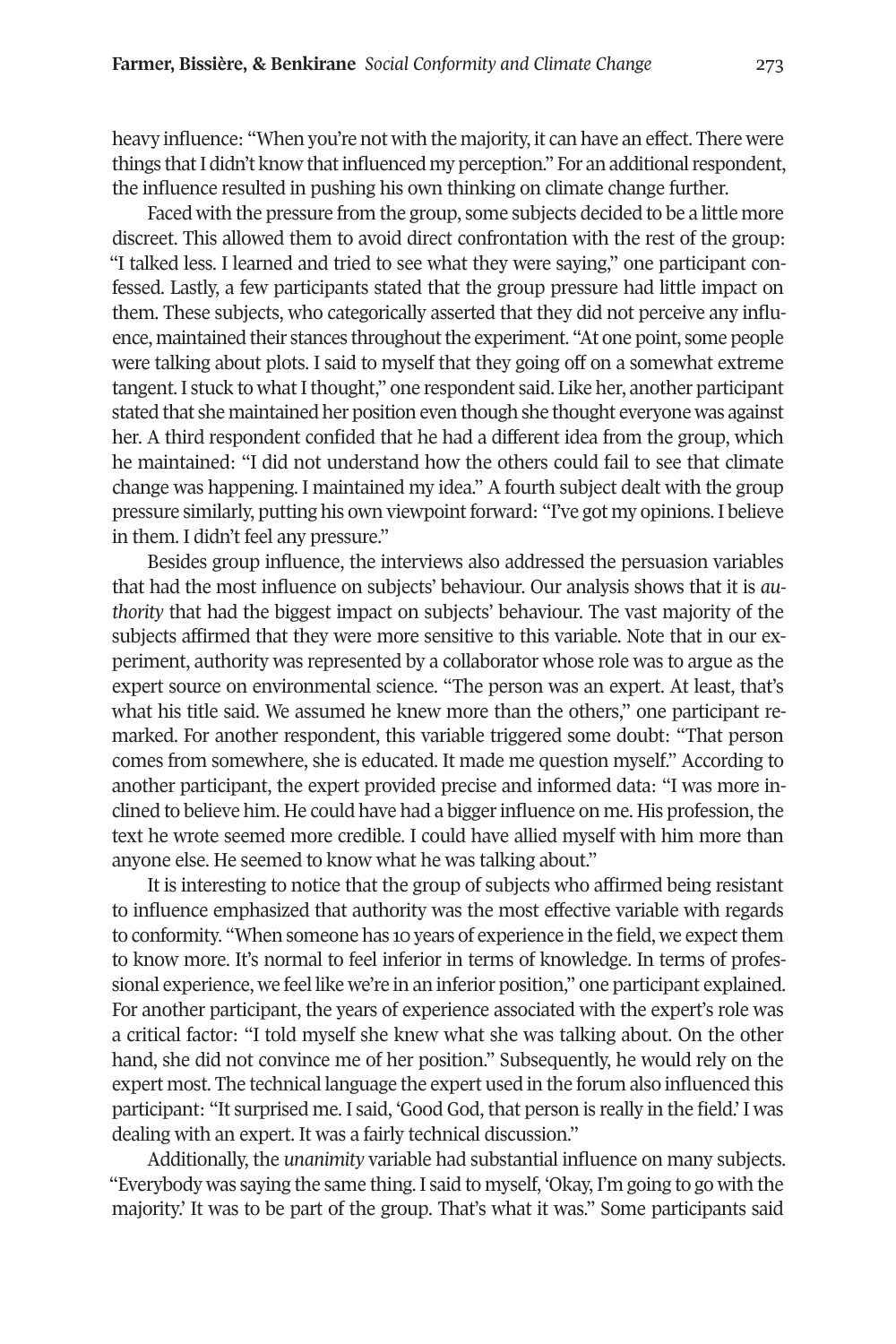they felt the need to "speak like everyone else is." As one said, "People tend to want to impose a certain opinion. It was unanimity to always be included in the group." Another respondent stated that it felt good to see people who shared his opinion: "We felt the same intensity." This perspective was shared by another participant: "Well, the fact that everybody was against me, it had to do with unanimity. The pressure was quite strong."

Lastly, although its effect was less significant, the *non-unanimity* variable was evoked as "reassuring," as reported by one respondent: "Itreassured me. Itold myself that they saw what I was seeing." Another subject affirmed that a collaborator's change in opinion was "pleasant." "I told myself that maybe I deployed quite convincing arguments," she noted.

## **Discussion**

## *Interpretation of the results*

In light of the results presented above, social conformity induced by peer pressure, a significant fact demonstrated in previous experiments, also prevails in online communication. Nevertheless, the study's results show that the conformity is not as strong as that felt by the subjects in Asch's experiment who occupied the same physical space. In that case, over one-third of the subjects allowed themselves to be driven by total conformity and rejected an obvious answer. In our analysis of conformity between  $T<sub>1</sub>$ and  $\text{T}_2$ , we found that the variation was statistically frequent though weak or moderate in the vast majority of cases in our sample. The behavioural change was sometimes subtle and yet still perceptible and measurable. For example, a number of subjects who were isolated from the rest of the group in  $T<sub>2</sub>$  opted to nuance the opinion they had expressed in  $T<sub>1</sub>$  to avoid direct confrontation with the rest of the group. In such situations, behaviour did vary, but it was considered to be a moderate variation (3 on the Likert scale).

Another noteworthy aspect of the results relates to the fact that the subjects had no special connection or bond with the other participants. Indeed, all respondents were anonymous (only identified with an alphanumeric code) and the online discussion only lasted for 45 minutes. As a result, it was not really possible for the subjects to create a strong group identity or shared values (as occurs in online gaming, for example). Some studies have shown that this creation of a strong group identity could foster conformity in online communications (Rogers & Lea, 2005; Spears & Lea,1992). Itis therefore interesting to observe a considerable change in conformity in the absence of such proximity and identification factors.

In addition to the scientific validation of social conformity online, the qualitative data shed more light on the origins of such attitudes. It even points out connections with other well-documented phenomena in social psychology. For instance, among the most heavily influenced subjects,the *need to belong* emerged as an explanation for the pressure toward conformity. This could be illustrated by a form of rallying behind a dominant position in order to avoid confrontation with others. This situation is not very different from the notion of "group set" developed by Thibaut and Strickland (1956). Moreover, the data reveals some similarity to the notions of *informational con-*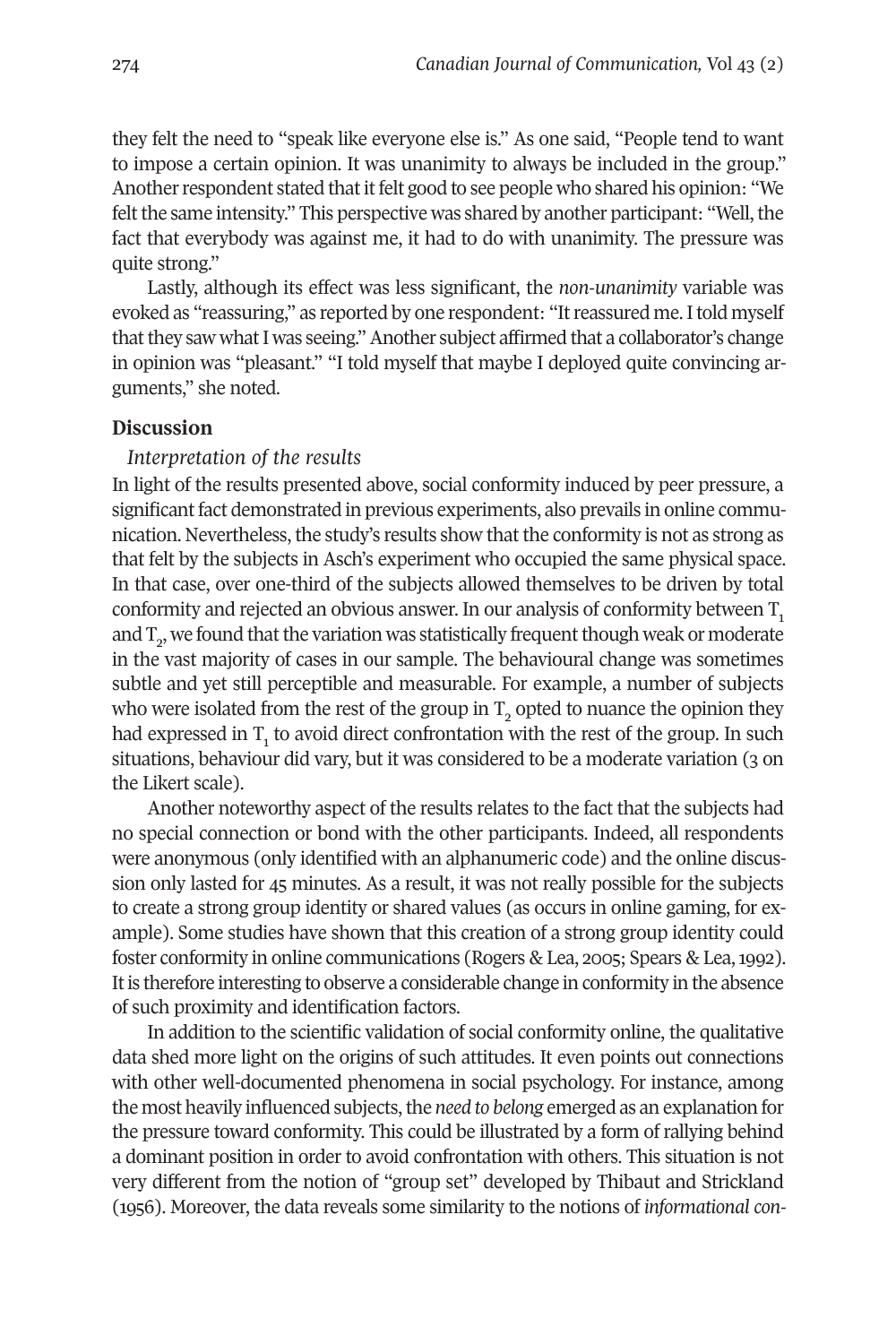*formity* and *normative conformity* (Deutsch & Gerard, 1955; Insko, Drenan, Solomon, Smith, & Wade, 1983). Normatively, a number of subjects felt the need to align their view of climate change with those of otherforum participants. They conformed to the group while knowing that these opinions were clearly and obviously wrong. In terms of information, the group was sometimes seen as a benchmark based on which personal knowledge was validated (Kiesler & Kiesler, 1969). The influence the subjects perceived in the authority variable, expressed in the script by the "environmental science expert," can be linked to what Kelman (1958) defined as *internalization.* In this situation, the subject sees the expert as a "credible, expert and sincere" source.

With regard to authority (Berenda, 1950; Gorfein, 1961; Milgram, 1963) and unanimity (Allen & Levine, 1969; Asch, 1955; Morris, Miller and Spangenberg, 2006; Naveed, 2013), our research shows that these variables convey a certain degree of influence on conformity. This observation aligns with the perceptions of the above authors depicted in their empirical work. Furthermore, the support of a partner allying the subject in the last phase of the online discussion was conclusive, just as in Asch's experiment (1951, 1955). Finally, as reflected by the Deutsch and Gerard (1955) theory, both informational and normative conformity emerged on our online discussion platform. Turning now to the public relations perspective, our results draw attention to the risk of persuasion and manipulation of opinions.

The extent to which such pressure can make individuals change their mind is quite equivocal. In addition, the submission to conformity in a context where anonymity prevailed all along the online discussions triggers further interest. As mentioned by Solis and Breakenridge (2009), new media are positioning themselves as press releases in the hands of public relations (PR) practitioners. The use of such media instruments by PR professionals and their power to influence opinions through persuasive or pervasive messages should trigger more attention from the scientific community. As emphasized by Breton (2011), human beings are constantly exposed to manipulative attempts to change their opinion in daily life. At its highest degree, conformity and social influence can create an agentic state, as warned by Breton (2011) as well as Milgram (1974). Some irrationality could be noticed in the attitudes of our respondents, since the expert source of information (who was in reality a collaborator) was perceived and assimilated as "logical." As per our scientific interpretation of our data, there is a need to consider such factors of conformity to have more effective, ethical, and non-manipulative transmission of information to their audiences, whether they are publics or counter-publics.

### *Study limitations*

Despite its probing results, the study described in this article had two limitations of note. One involves the discussion script and the nature of the task that experiment participants were asked to do. The other involves the diversity of the study sample. In terms of the script, clearly, the decision to have the online forum discussion focus on climate change is not as "neutral" as Asch's decision to have his subjects compare the lengths of four lines, even though our team took care to base the discussion on data that was as objective as possible (i.e., the NASA graph). In general, people have their own opinions about climate change. They are therefore not "blank slates" when they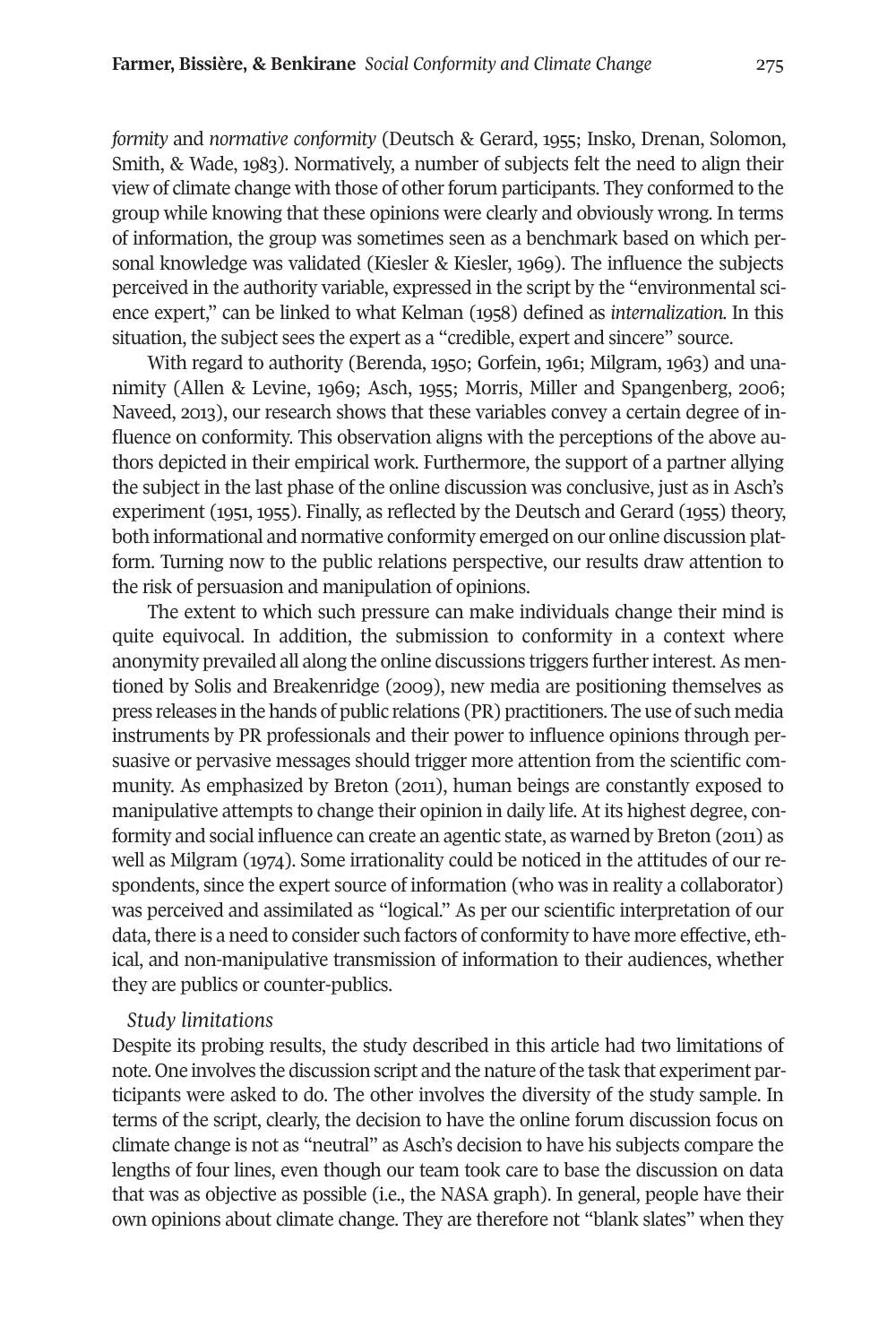have to discuss the matter publicly. However, we do not believe that this restricts the scope of our results. In fact, in Montréal, where the study was carried out, the vast majority of citizens think that the Earth is heating up as a result of human activity (de Marcellis-Warin*,* Peignier, HoangBui,Angos,Gabriel,&Guerra, 2015).Consequently, if subjects' opinions shifted due to peer influence, even though their opinion was apparently the opposite, this reinforces the idea that the variables of persuasion have an effect on online conformity.

Among other things, in their 2012 study, Rosander and Eriksson stressed that the complexity of the task can also strengthen conformity. In our study, assessing the degree to which task complexity played a role is not straightforward. The NASA graph is probably harder to interpret than the lines in Asch's experiment, but the fact remains that the average trend (tangential) for higher temperatures is quite easy to read.

As for the second limitation, it relates to our sample's representativeness. In our opinion, the latter is satisfactory with respect to the number of male and female participants, as well as in terms of the subjects' ages and education levels. But to some extent, it may seem difficult to have deeper interpretation on the gender, age and education factors, given that our team did not ask participants to fill out a complete socio-demographic questionnaire. In fact, the sample's weakness lies more in the lack of ethnic diversity of the study participants. The team had difficulty in recruiting participants such as recent immigrants, despite the fact that they constitute a sizable proportion of Montréal's population. This situation may be partially due to the language barrier, as the study required a certain mastery of French. It may also be due to the fact that immigrants are often more hesitant than other citizens to publicly share their opinions on issues in the news (Brown & Gaertner, 2002). That being said, ourresearch was not designed to establish the impact of ethnicity but to analyze online conformity. In our opinion, this objective has been fulfilled.

# **Conclusion**

The notions of influence, persuasion, and social conformity have always been at the core of public communication. Because all forces produce effects, persuasion and influence can be helpful or harmful, depending on who or what is exerting or controlling them. The use of persuasion and influence must therefore always be allied with a sense of ethics. This concern motivated the study and is especially salient in the public relations world, where ethics has long been driving the development of good professional practices (Grunig, 2014).

In front of their screens, internet users often have the comfortable sense that they can communicate with others worry free. However, from cyberbullying and online predators to behavioural marketing, examples of online manipulation are legion. Of course, these phenomena have the biggest impact on our society's most vulnerable, such as young people and children, but they are not the only ones affected. Our study, with its capable, discerning adult participants, bears this out. Placed in group dynamics that are unknowingly intercut with powerful relations of authority and belonging, a single individual's will and awareness can fairly easily be sidetracked, taking the person toward behaviours that are contrary to the truth and contradictory to their own best interests. Researchers in the twentieth century, especially its second half, gave social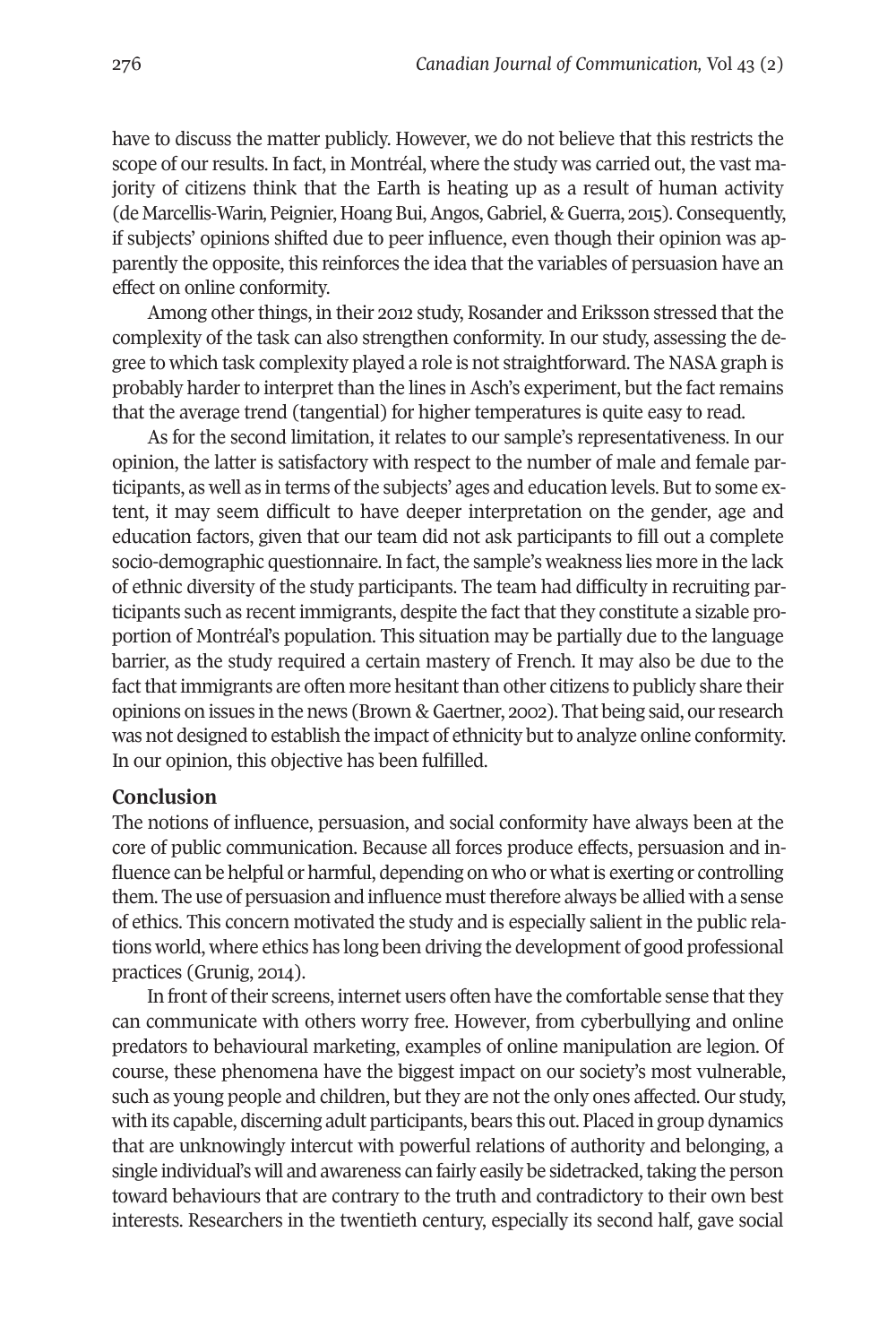psychology and other disciplines a much better understanding of these issues in the context of face-to-face communication and interaction, today, scholars urgently need to continue with these efforts, when people's dealings with others have in large part shifted to digital worlds.

# **Acknowledgements**

The authors would like to thank the *Luc-Beauregard Center of Excellence in Communications Research* for financial support and the students of the Faculty of Communication at UQAM who collaborated on this research.

# **Note**

1. The recruitment ads indicated that the study focused on how effective online forums were as a method of public consultation. This approach was approved by the university's Research Ethics Board.

# **References**

- Allen, V.L., & Levine, J.M. (1969). Social support and conformity: the role of independent assessment of reality. *Technical Report of the Wisconsin Research and Development Center for Cognitive Learning, 83,* 1–18. Madison, WI: University of Wisconsin-Madison.
- Asch, Solomon. (1951). Effects of group pressure upon the modification and distortion of judgments. In Harold S. Guetzkow (Ed.), *Groups, leadership and men: Research in human relations* (pp. 177–190). Pittsburgh, PA: Carnegie Press.
- Asch, Solomon. (1952). *Social psychology*. Upper Saddle River, NJ: Prentice Hall.
- Asch, Solomon. (1955). Opinions and social pressure. *Scientific American, 193*(5)*,* 31–35.
- Baron, Robert S., Vandello, Joseph A., & Brunsman, Bethany. (1996). The forgotten variable in conformity research: Impact of task importance on social influence. *Journal of Personality and Social Psychology, 71*(5*),* 915–927.
- Berenda, Ruth W. (1950). *The influence of the group on the judgments of children*. New York, NY: Columbia University Press.
- Bernays, Edward. (1955). *The engineering of consent.* Norman, OK: University of Oklahoma Press. (Original essay published 1947)
- Bond, Rod, & Smith, Peter B. (1996). Culture and conformity: A meta-analysis of studies using Asch's line judgment task. *Psychological Bulletin, 119(1),* 111–137.
- Breakenridge, Deirdre. (2008). *PR 2.0: New media, new tools, new audiences.* Upper Saddle River, NJ: Pearson Education/FT Press.
- Breton, Philippe. (2011). Comment résister à la manipulation? Analyse du coup dit « de l'anneau d'or ». *Érès Connexions, 95*, 99–110. <http://dx.doi.org/10.3917/cnx.095.0099>
- Brown, Rob. (2009). *Public relations and the social web: How to use social media and Web 2.0 in communications.* London: Kogan Page.
- Brown, Rupert, & Gaertner, Sam (Eds.). (2002). *Blackwell handbook of social psychology: Intergroup processes*. Hoboken, NJ: Wiley-Blackwell.
- Cialdini, Robert B. (1987). *Influence: The psychology of persuasion*. New York, NY: Harper-Collins.
- Cinnirella, Marco, & Green, Ben. (2007). Does "cyber-conformity" vary cross-culturally? Exploring the effect of culture and communication medium on social conformity. *Computers in Human Behavior, 23*(4), 2011–2025.
- Crandall, David, Cosley, Dan, Huttenlocher, Daniel, Kleinberg, Jon, & Siddharth, Suri (2008, August). Feedback effects between similarity and social influence in online communities. In *Proceedings of the 14th ACM SIGKDD International Conference on Knowledge Discovery and Data Mining* (pp. 160–168). New York, NY: Association for Computing Machinery.
- Dahlberg, Lincoln. (2001). The internet and democratic discourse: Exploring the prospects of online deliberative forums extending the public sphere. *Information, Communication & Society*, *4*(4), 615–633.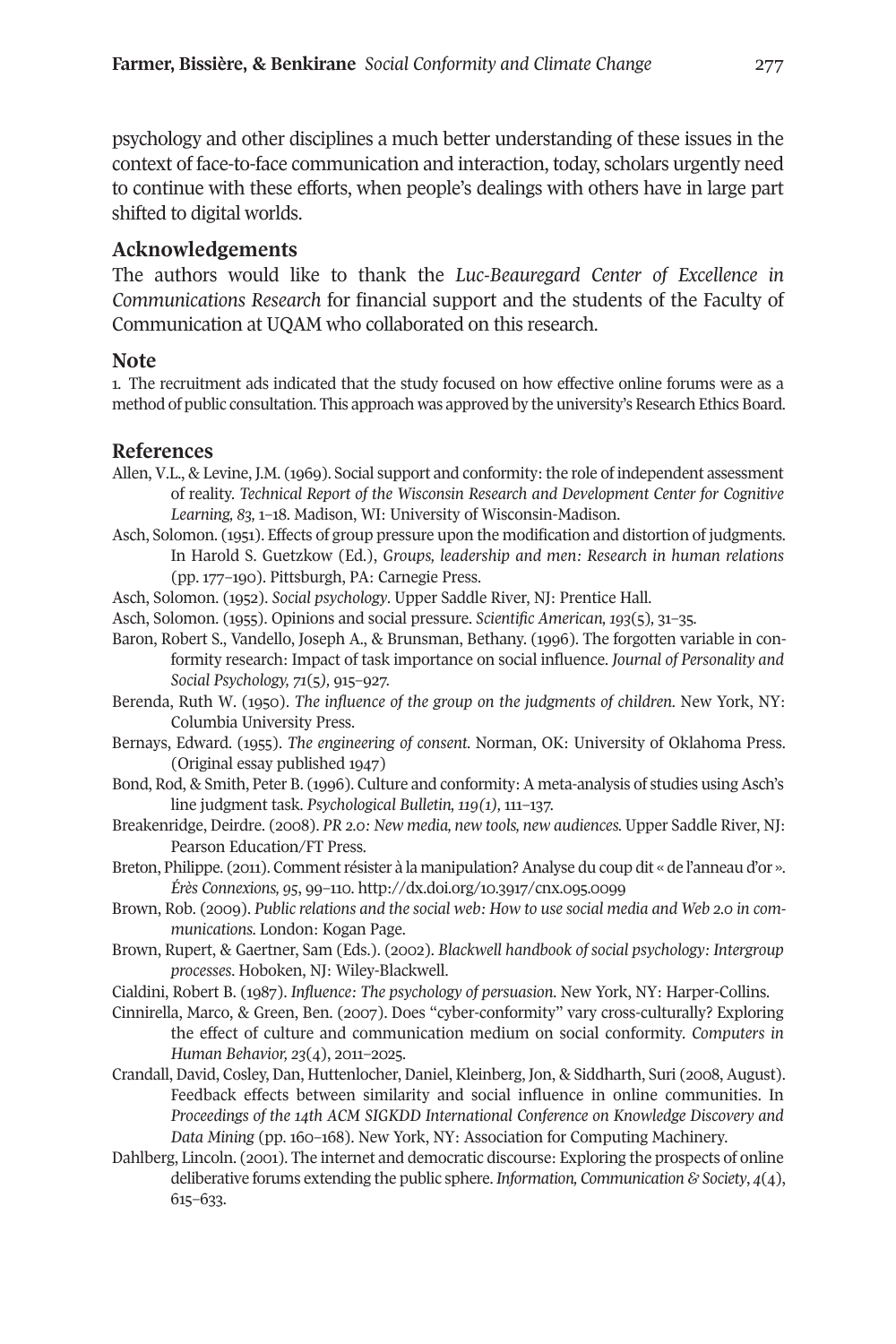- de Marcellis-Warin, Nathalie, Peignier, Ingrid, Hoang Bui, Minh, Angos, Miguel F., Gabriel, Steven A., & Guerra, Carla. (2015). *L'énergie et les changements climatiques* : *perceptions québécoises.* Montréal, QC : Centre interuniversitaire de recherche en analyse des organisations (CIRANO). URL: <http://www.cirano.qc.ca/files/publications/2015RP-08.pdf> [July 3, 2015].
- Deutsch, Morton, & Gerard, Harold B. (1955). A study of normative and informational social influences upon individual judgment. *Journal of Abnormal and Social Psychology, 5*(13), 629–636.
- Gorfein, David. (1961). Conformity behavior and the "authoritarian personality." *Journal of Social Psychology, 53*(1), 121–125.
- Grunig, James E. (2009). Paradigms of global public relations in an age of digitalisation. *Prism, 6*(2),1–19.
- Grunig, James E. (2014). Ethics problems and theories in public relations. In Nadège Broustau & Yanick Farmer (Eds.), *Éthique et relations publiques : pratiques, tensions et perspectives* (pp. 15–28). Montréal, QC: Revue internationale de communication sociale et publique.
- Insko, Chester A., Drenan, Sarah, Solomon, Michael R., Smith, Richard, & Wade, Terry J. (1983). Conformity as a function of the consistency of positive self-evaluation with being liked and being right. *Journal of Experimental Social Psychology*, *19*(4), 341–358.
- Kelman, Herbert C. (1958). Compliance, identification and internalization: Three processes of attitude change. *Journal of Conflict Resolution, 2*(1), 51–60.
- Kemp, Simon. (2017). *Digital in 2017: Global overview*. New York, NY: We Are Social & Hootsuite. URL: <https://wearesocial.com/special-reports/digital-in-2017-global-overview> [July 9, 2017].
- Kiesler, Charles A., & Kiesler, Sara B. (1969). *Conformity*. Topics in Social Psychology. Reading, MA: Addison-Wesley.
- Lee, Eun-Ju, & Nass, Clifford. (2002). Experimental tests of normative group influence and representation effects in computer-mediated communication: When interacting via computers differs from interacting with computers. *Human Communication Research, 28*(3), 349–381.
- Macnamara, Jim. (2010). Public communication practices in the Web 2.0–3.0 mediascape: The case for PRevolution. *Prism, 7*(3), 1–13.
- McLeod, Saul. (2007). What is conformity? *Simply Psychology*. URL: [http://www.simplypsychology](http://www.simplypsychology.org/conformity.html) [.org/conformity.html](http://www.simplypsychology.org/conformity.html) [July 5, 2015].
- Milgram, Stanley. (1963). Behavioral study of obedience. *Journal of Abnormal and Social Psychology, 67*(4), 371–378.
- Milgram, Stanley. (1974). *Obedience to authority: An experimental view*. New York, NY: Harper & Row.
- Morris, W.N, Miller, R.S and Spangenberg, S. 2006. The effects of dissenter position and task difficulty on conformity and response conflict. *Journal of [Personality,](https://www.researchgate.net/journal/1467-6494_Journal_of_Personality) 45*(2), 251–266.
- Naveed, Fakhar. (2013). Influence of group size, unanimity, cohesion and status on conformity. *Mass Communication Talk*. URL: [http://www.masscommunicationtalk.com/influence-of-group](http://www.masscommunicationtalk.com/influence-of-group-size-unanimity-cohesion-and-status-on-conformity.html)[size-unanimity-cohesion-and-status-on-conformity.html](http://www.masscommunicationtalk.com/influence-of-group-size-unanimity-cohesion-and-status-on-conformity.html) [July 6, 2017].
- Nicholson, Nigel, Cole, Steven G., & Rocklin, Thomas. (1985). Conformity in the Asch situation: A comparison between British and US students. *British Journal of Social Psychology, 24*(1), 59–63.
- Perrin, Stephen, & Spencer, Christopher. (1980). The Asch effect: A child of its time? *Bulletin of the British Psychological Society, 32,* 405–406.
- Rogers, Paul, & Lea, Martin. (2005). Social presence in distributed group environments: The role of social identity. *Behavior & Information Technology, 24*(2), 151–158.
- Rosander, Michael, and Eriksson, Oskar. (2012). Conformity on the internet: The role of task difficulty and gender differences. *Computers in Human Behavior, 28*(5), 1587–1595.
- Sherpa Marketing. (2018). Canadian social media statistics. URL: [https://www.sherpamarketing.ca](https://www.sherpamarketing.ca/blogs/canadian-social-media-stats-updated-2018-471) [/blogs/canadian-social-media-stats-updated-2018-471](https://www.sherpamarketing.ca/blogs/canadian-social-media-stats-updated-2018-471) [April 9, 2018].
- Smilowitz, Michael, Compton, Chad D., & Flint, Lyle. (1988). The effects of computer mediated communication on an individual's judgment: A study based on the methods of Asch's social influence experiment. *Computers in Human Behavior, 4*(4), 311–321.
- Solis, Brian, & Breakenridge, Deirdre. (2009). *Putting the public back in public relations: How social media is reinventing the aging business of PR*. Upper Saddle River, NJ: Pearson Education/ FT Press.